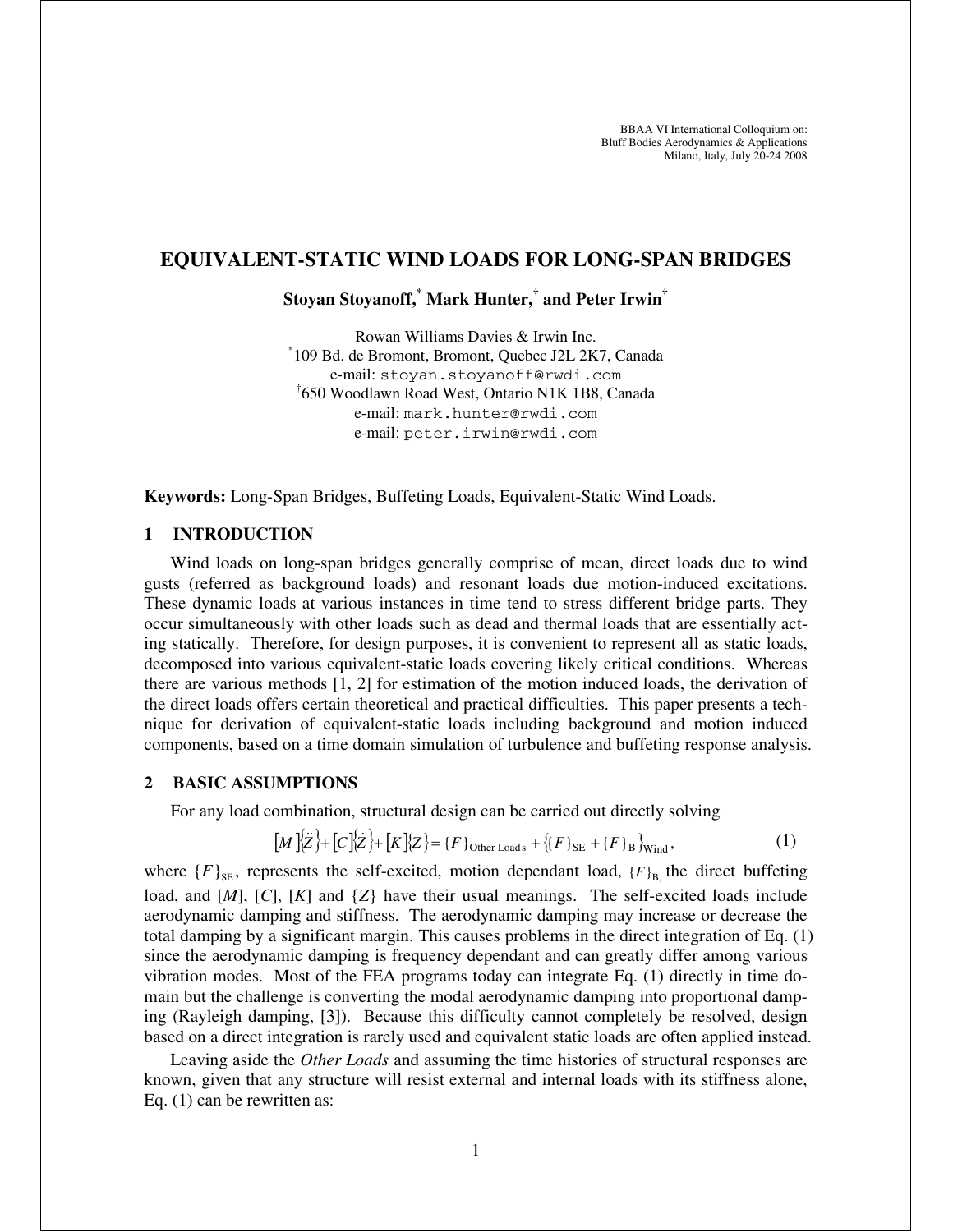$$
[K]\{Z\} = \underbrace{F}_{\text{External}} - [M]\{\ddot{Z}\} - [C + C_{\text{SE}}]\{\dot{Z}\}
$$
\n<sup>(2)</sup>

where the contribution of the aerodynamic stiffness in air is small and can be discarded. Eq. (2) balances in a time varying way where the peak value of the damping term (including aerodynamic and structural damping) does not occur at the same instance with the external and inertial loading. Because structural velocities are out of phase with deflections and accelerations, the damping term can be omitted. The right-hand side of Eq. (2) then simplifies to:

$$
\{F\}_{\text{WL}} = \{ \{ \overline{F} \} + \{ \tilde{F} \} \}_{\text{B}} - [M] \{ \left\{ \tilde{Z} \right\}_{1} + \left\{ \tilde{Z} \right\}_{2} + \dots + \left\{ \tilde{Z} \right\}_{m} \},\tag{3}
$$

where  $\{F\}$  is the mean and  $\{F\}$  the gust wind load called *background* and also the *resonant* wind loads of various modes  $i=1,2...m$ . Since the peaks in the resonant and background wind loads are statistically independent, Eq.  $(3)$  can be transformed to:

$$
\left\{\widehat{F}\right\}_{\rm WL} = \left\{\overline{F}\right\} \pm \sqrt{\left\{\widehat{\widetilde{F}}\right\}^2 + \sum_{i} \left\{\underbrace{[M]\left\{\widehat{\widetilde{Z}}\right\}}_{\left\{\widehat{F}\right\}}} \right\}^2, \tag{4}
$$

which provides the peak load envelope using the square root of the sum of the squares (SRSS) method. This formula however is not straightforward for design implementations. The loading envelope is never fully attained in any instance of time but rather it represents the boundary of many possible load distributions. A reasonable technique [2] is then to derive various expected loads covering likely critical loading scenarios *k*. The equivalent-static load cases are:

$$
\{\hat{F}\}_{\text{WL},k} = \overline{c}\{\overline{F}\} + [\tilde{c}]\{\hat{F}\} + c_{1,k}\{\hat{F}\}_1 + c_{2,k}\{\hat{F}\}_2 + ... + c_{m,k}\{\hat{F}\}_m,\tag{5}
$$

where the combination coefficients *c* are assigned to both background and resonant loads. The mean coefficient  $\bar{c}$  is normally set to 1.0 but could be modified due to sheltering effects.

# **3 COMBINATION COEFFICIENTS OF BACKGROUND LOADS**

Wind turbulence or gustiness causes fluctuations in wind loads about a certain mean value. These loads are complex since the gusts are not well correlated along the bridge span. However, via integration of the instantaneous wind loads over the entire bridge structure in a time domain simulation [4], appropriate gust factors *gf* can be derived:

$$
gf_{\text{Load}} = \frac{\overline{F}_{\text{Load}} + pf_{\text{Load}} \sigma_{\text{Load}}}{\overline{F}_{\text{Load}}},\tag{6}
$$

where  $pf_{Load}$  is the peak factor and  $\sigma_{Load}$  is the standard deviation (or root-mean-square) of a given load. It should be noted that for any *Load* being Drag, Lift, Torsional Moment, etc., its peak factor will be different. An accurate technique for estimating of these factors is via integration over the bridge or part of it for a given load at every time step, followed by a statistical analysis of the resulting time series of overall loading:

$$
F_{\text{Load}}(t) = \int_0^L F_{\text{Load}}(t, s) ds,\tag{7}
$$

where *L* could be either part or whole the deck length, tower height, or sometimes when overall gust loading effects are considered, even the whole bridge. The statistical basis of this partial or overall gust load is found as:

$$
\overline{F}_{\text{Load}} = \frac{1}{T} \int_{0}^{T} F_{\text{Load}}(t) dt, \quad \sigma_{\text{Load}} = \sqrt{\frac{1}{T} \int_{0}^{T} (\overline{F}_{\text{Load}} - F_{\text{Load}}(t))^2 dt}, \text{ and } pf_{\text{Load}} = E[99\%, (F_{\text{Load}} - \overline{F}_{\text{Load}})]
$$
(8)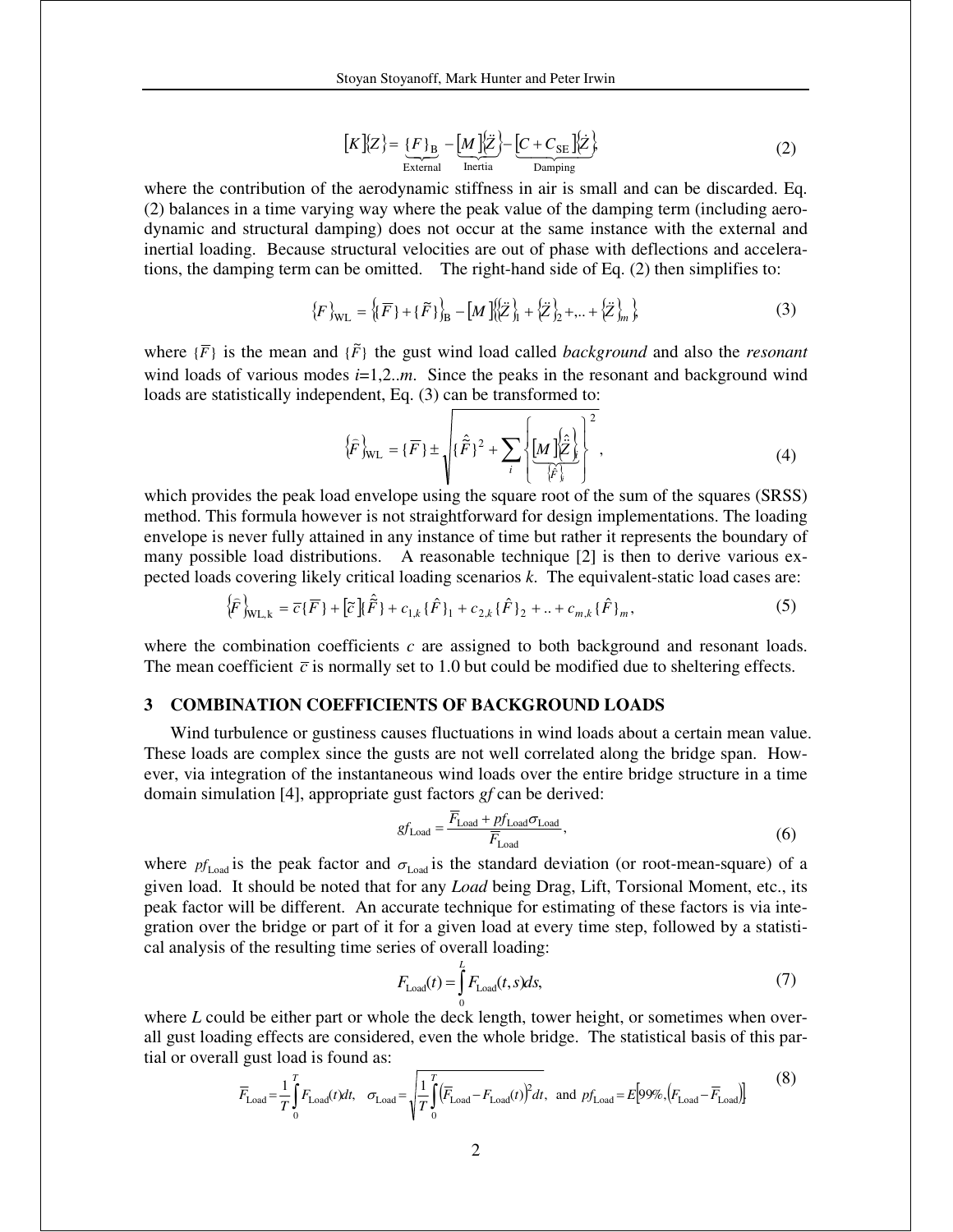The peak factor is calculated from the probability distribution curve *E* with a 99% probability. These peak factors are then applied on the mean wind loads to account for the direct gust loading on the bridge. The background forces and moments are derived multiplying the corresponding mean loads by:

$$
gf_{\text{Load,BG}} = (gf_{\text{Load}} - 1)
$$
, to obtain  $\tilde{F}_{\text{Load}} = gf_{\text{Load,BG}} \overline{F}_{\text{Load}}$ . (9)

# **4 COMBINATION COEFFICIENTS FOR INERTIAL LOADING**

Reference [2] suggests  $c_{ik} = \pm 1.0$  for only one modal term,  $\pm 0.8$ , for two terms,  $\pm 0.6$  for four and more terms. There values are close to the expansion  $\frac{\sqrt{m}}{m}$ , where *m* is the number of modal terms including background loads. Alternatively the  $\frac{\sqrt{m}}{m-1}$ 1 - -  $\frac{m-1}{m-1}$  formula has been also proposed. Table 1 presents rounded values provided by these formulae, which bound the range typically found during aeroelastic model tests of long span bridges.

| т                       | $\sqrt{m}$<br>$\mathfrak{m}$ | $\sqrt{m-1}$<br>$m-1$ |
|-------------------------|------------------------------|-----------------------|
|                         | 1.0                          |                       |
| $\mathcal{D}_{\cdot}$   | 0.70                         | 0.45                  |
| 3                       | 0.60                         | 0.40                  |
|                         | 0.50                         | 0.35                  |
| $\overline{\mathbf{S}}$ | 0.45                         | 0.30                  |

Table 1: Load combination factors

## **5 LOAD COMBINATIONS**

Various combinations can be developed with the load patterns on the bridge being distributed lateral, vertical, longitudinal, and torsional loads. Each of these loads can represent an individual worst case in terms of the lateral or vertical loading on the deck, lateral loading on the towers, or torsion, with various combinations of the bridge modes of vibration. The load patterns include symmetric and asymmetric loads over various parts of the bridge. For design, these loads are applied simultaneously as static loads in combination with other structural loads, and thereafter each main structural member is designed based on the worst loading combination (i.e., stress and strain). Based on our experience with aeroelastic model tests, any load pattern should include:

- the mean wind load; plus
- one principal dynamic mode of full value and 1 to 3 subordinating modes with combination coefficients in the range of values as shown in Table 1.

When composing load combinations other rules will also apply such as:

- modes with similar shapes are only combined which allows for minimal combinations;
- the loading envelope according to Eq. (4) should not be overly exceeded, therefore values lower than the highest values in Table 1 can be applied;
- · to reduce the number of load cases in some instances, coefficients higher by about 10% can be applied to cover difficult "corners" of the loading envelope; and
- · a sufficient number of combinations should be assembled to cover all branches of the loading envelope (not simultaneously).